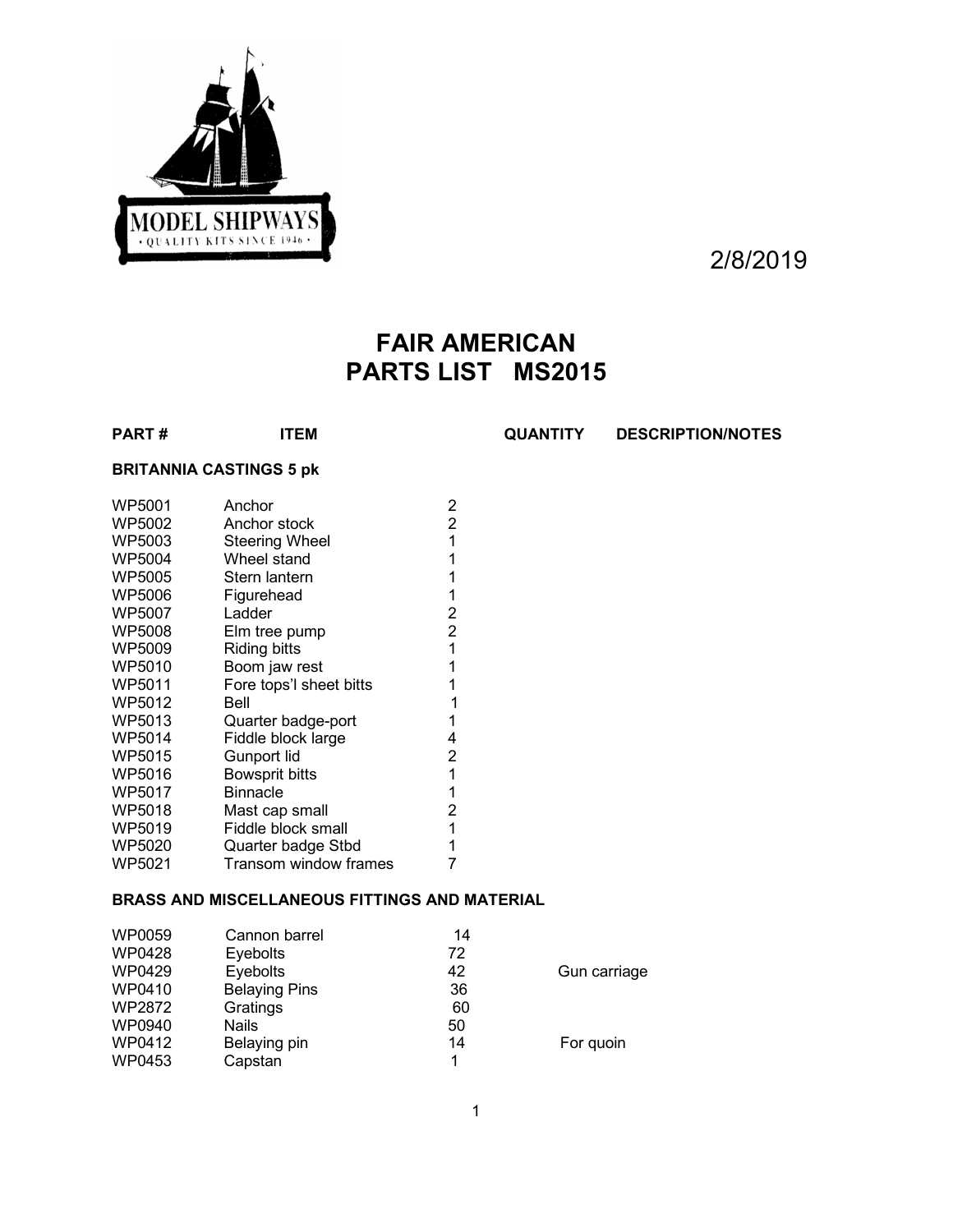| WP0045    | <b>Cleats</b>               | 20     |                                 |
|-----------|-----------------------------|--------|---------------------------------|
| WP0986    | 1/64" X 3/32X 12" Strip     |        | Gudgeon & pintle                |
| WP0986    | 1/64" x 3/32" x 12" Strip   |        |                                 |
|           | WP40222SEC 0.032" Dia. Wire | 5 feet | Deadeye Strop Rings/ Chainplate |
|           | WP40224SEC 0.031" Dia. Wire | 3 feet |                                 |
| WP162k-12 | Brass Rod                   | 7"     | Cannon trunnions                |

### **DEADEYES, BLOCKS, AND OTHER WOOD FITTINGS**

Note: All deadeyes and blocks are Walnut unless otherwise noted.

| WP2308        | 5/32" Dia. Deadeyes | 32            |
|---------------|---------------------|---------------|
| <b>WP0340</b> | 3/16" Dia. Deadeyes | 32            |
| WP0302        | 1/8" Single Blocks  | 15            |
| WP0303        | 5/32" Single Blocks | 12            |
| <b>WP0304</b> | 3/16" Single Blocks | 10            |
| <b>WP0305</b> | 1/4" Single Blocks  | $\mathbf 1$   |
| <b>WP0308</b> | 1/8" Double Blocks  | 4             |
| WP0309        | 5/32" Double Blocks | 10            |
| <b>WP0310</b> | 3/16" Double Blocks | $\mathcal{P}$ |
|               |                     |               |

#### **RIGGING LINE**

Note: Rigging line is Cotton/Poly mix. Black is for standing rigging. Manila is for running rigging. Stain line for other desired coloring

| WP1246 | 0.012" Dia. Manila Hemp | 30 yds |
|--------|-------------------------|--------|
| WP1242 | 0.021" Dia. Manila Hemp | 20 yds |
| WP1204 | 0.018" Dia. Black       | 20 yds |
| WP1210 | 0.021" Dia. Black       | 40 yds |
| WP1215 | 0.040" Dia. Black       | 10 yds |

#### **WOOD DOWELS**

Note: All dowels are Beech unless otherwise noted. Dowels are supplied in lengths as noted. Cut to length as required.

| WP5104-24 | $1/4" \times 24"$  | 2 | Fore & main masts, Bowsprit        |
|-----------|--------------------|---|------------------------------------|
| WP5103-24 | $3/16" \times 24"$ |   | Fore & main yards                  |
| WP5102-24 | $5/32" \times 24"$ |   | Fore & main topmast                |
| WP5101-24 | $1/8" \times 18"$  | 4 | Boom & gaff, Fore & main top yards |
|           |                    |   | Sprit sail yard, Jib boom          |
|           |                    |   | Fore & main topgallant masts       |
|           |                    |   | Fore & main topgallant yards       |
| WP5100-06 | $5/64" \times 6"$  |   | Flag staff                         |
|           |                    |   |                                    |

#### **WOOD STRIPS, SHEETS, AND BLOCKS**

Note: All wood is Basswood or Limewood (European Basswood) unless otherwise noted. Wood strips, sheets, and blocks are supplied in lengths as noted. Cut to length as required.

#### **STRIPS**

| WP3656-24 | 1/16" x 3/8" x 24"  |    | Garboard & 1st broad strake             |
|-----------|---------------------|----|-----------------------------------------|
| WP3622-24 | 1/16" x 3/16" x 24" | 36 | Hull planking, cap rail, fancy cap reil |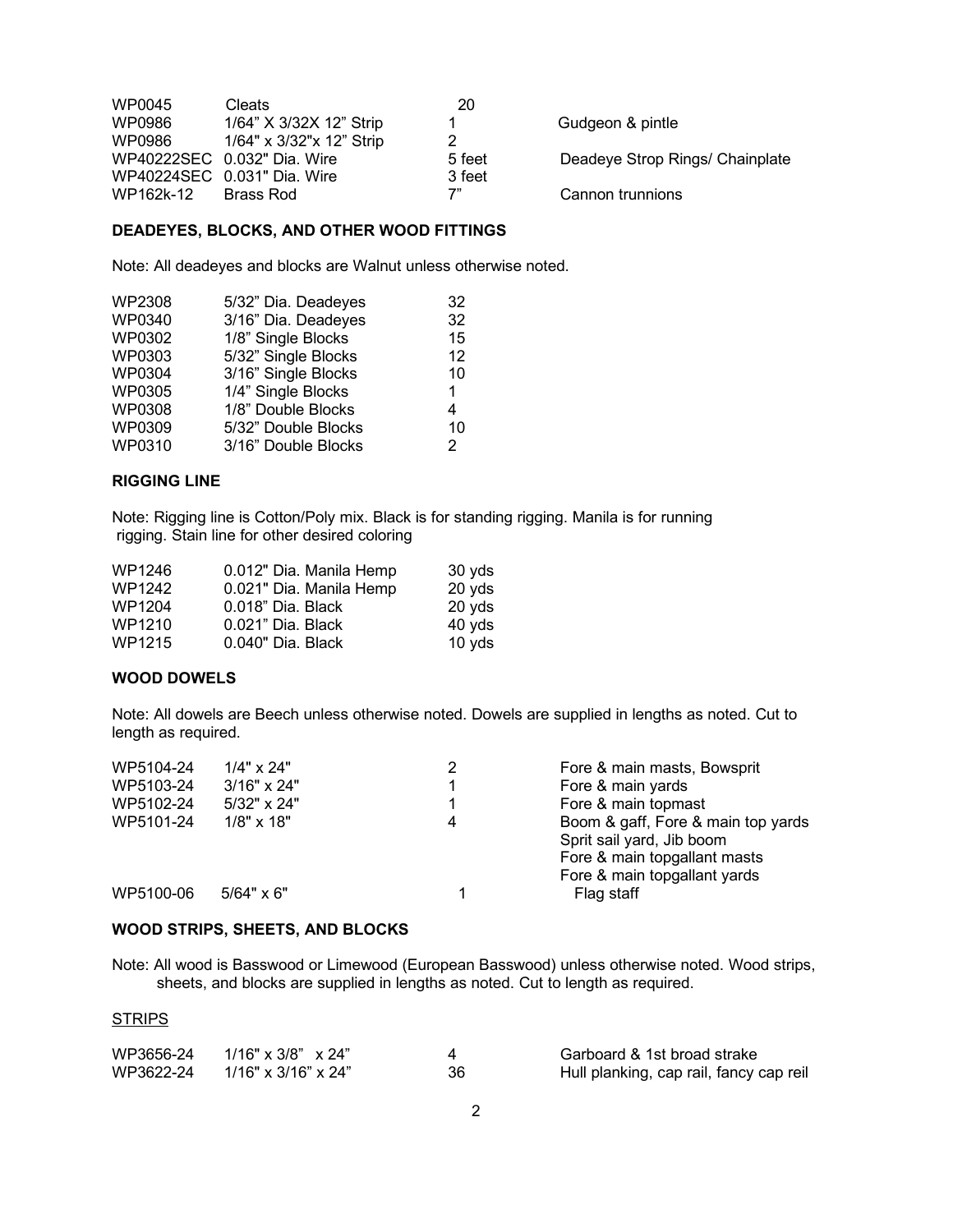| WP3655-24<br>WP3669-24<br>WP3606-24<br>WP3653-24<br>WP3727-24<br>WP3620-24<br>WP3626-24<br>WP3682-24<br>WP3625-24<br>WP3631-24 | 3/32" x 5/32" x 24"<br>1/16" x 5/32" x 24"<br>1/32" x 3/16" x 24"<br>1/32" x 5/32" x 24"<br>$1/32$ " x $1/8$ " x $20$ "<br>1/8" x 1/16" x 24"<br>1/8" x 3/32" x 24"<br>$5/32$ " x $1/8$ " x $24$ "<br>3/32" x 3/32" x 24"<br>1/8" x 1/8" x 24" | 4<br>$\mathbf{2}$<br>$\overline{c}$<br>3<br>10<br>23<br>5<br>$\mathbf{2}$<br>$\overline{2}$<br>3 | Main wales<br>Use for Black strake<br>Transom plank outboard, counter plank<br>Topsides plank<br>Bulwark plank, quick work<br>Deck planking, Q deck rail<br>Deck pad<br>Waterway timber<br>Upper hatch coaming, Q deck rail<br>stanchions<br>Qd blkhd toeng, gn prt frm, head tmbrs |
|--------------------------------------------------------------------------------------------------------------------------------|------------------------------------------------------------------------------------------------------------------------------------------------------------------------------------------------------------------------------------------------|--------------------------------------------------------------------------------------------------|-------------------------------------------------------------------------------------------------------------------------------------------------------------------------------------------------------------------------------------------------------------------------------------|
| WP3634-24<br>WP3641-24<br>WP3618-24                                                                                            | 1/4" x 1/8" x 24"<br>1/4" x 3/16" x 24"<br>1/16" x 1/16" x 24"                                                                                                                                                                                 | 1<br>1<br>$\boldsymbol{2}$                                                                       | Qd bm at break, deck edg spprt filler<br>Q deck beams<br>Trim molding, drifts, etc.                                                                                                                                                                                                 |
| WP3619-24<br>WP3648-24<br>WP3640-24                                                                                            | 1/16" x 3/32" x 24"<br>5/32" x 5/32" x 24"<br>3/16" x 3/16" x 24"                                                                                                                                                                              | 6<br>1<br>1                                                                                      | Planking batterns<br>Lower hatch coaming                                                                                                                                                                                                                                            |
| WP3628-24<br>WP3635-24<br>WP3658-24<br>WP3623-24<br>WP3643-24<br>WP3633-24<br>WP3675-24<br>WP4605-24                           | 3/32" x 3/16" x 12"<br>1/2" x 1/8" x 12"<br>$1/4$ " x $3/4$ " x $12$ "<br>$1/4$ " x $1/16$ " x 6"<br>$1/4$ " x $1/4$ " x 6"<br>$3/16"$ x $1/8"$ x $6"$<br>$3/4" \times 3/16" \times 8"$<br>$1/16" \times 1" \times 8"$                         | 1<br>1<br>1<br>1<br>1<br>1<br>1<br>$\overline{2}$                                                | Channels, pin rails<br>Head rails<br>Cheek knees<br>Hull trim, tops<br>Bowsprit<br>Knightheads, timberheads<br>Wing transom, rudder<br>Covering board around bows, cap rails<br>at bows                                                                                             |
| <b>WALNUT</b>                                                                                                                  |                                                                                                                                                                                                                                                |                                                                                                  |                                                                                                                                                                                                                                                                                     |
| WP3302-40<br>WP3301-40                                                                                                         | $3/16$ "x .030" x 19"<br>5/32"x .030" x 19"                                                                                                                                                                                                    | 36<br>16                                                                                         | Outer plank<br>Bulwark plank                                                                                                                                                                                                                                                        |
| <b>BLOCKS</b>                                                                                                                  |                                                                                                                                                                                                                                                |                                                                                                  |                                                                                                                                                                                                                                                                                     |
| WP3614-24                                                                                                                      | $1" \times 3/4" \times 8"$                                                                                                                                                                                                                     | 1                                                                                                | Bow blocks,<br>Stern blocks cut to length as required.                                                                                                                                                                                                                              |
| WP4601-24                                                                                                                      | $1/32$ " x 2 x 1 $1/2$ "                                                                                                                                                                                                                       | 1                                                                                                | Transom end/quarter piece                                                                                                                                                                                                                                                           |
| <b>LASER-CUT WOOD PARTS</b>                                                                                                    |                                                                                                                                                                                                                                                |                                                                                                  |                                                                                                                                                                                                                                                                                     |
| WP4619-A                                                                                                                       | 3/16" Thick Set<br><b>Center Keel</b><br>Keel<br>Sternpost<br><b>Stern</b><br>Stern frames<br>L 2 M templates<br>LW2 templates<br>Wing transom                                                                                                 | 1                                                                                                | 1 part<br>1 part<br>1 part<br>1 part<br>2 parts<br>2 parts<br>1 part<br>1 part                                                                                                                                                                                                      |
| WP4620-B                                                                                                                       | 3/16" Thick Set<br>Bulkheads 1-9                                                                                                                                                                                                               | 1                                                                                                | 6 parts                                                                                                                                                                                                                                                                             |